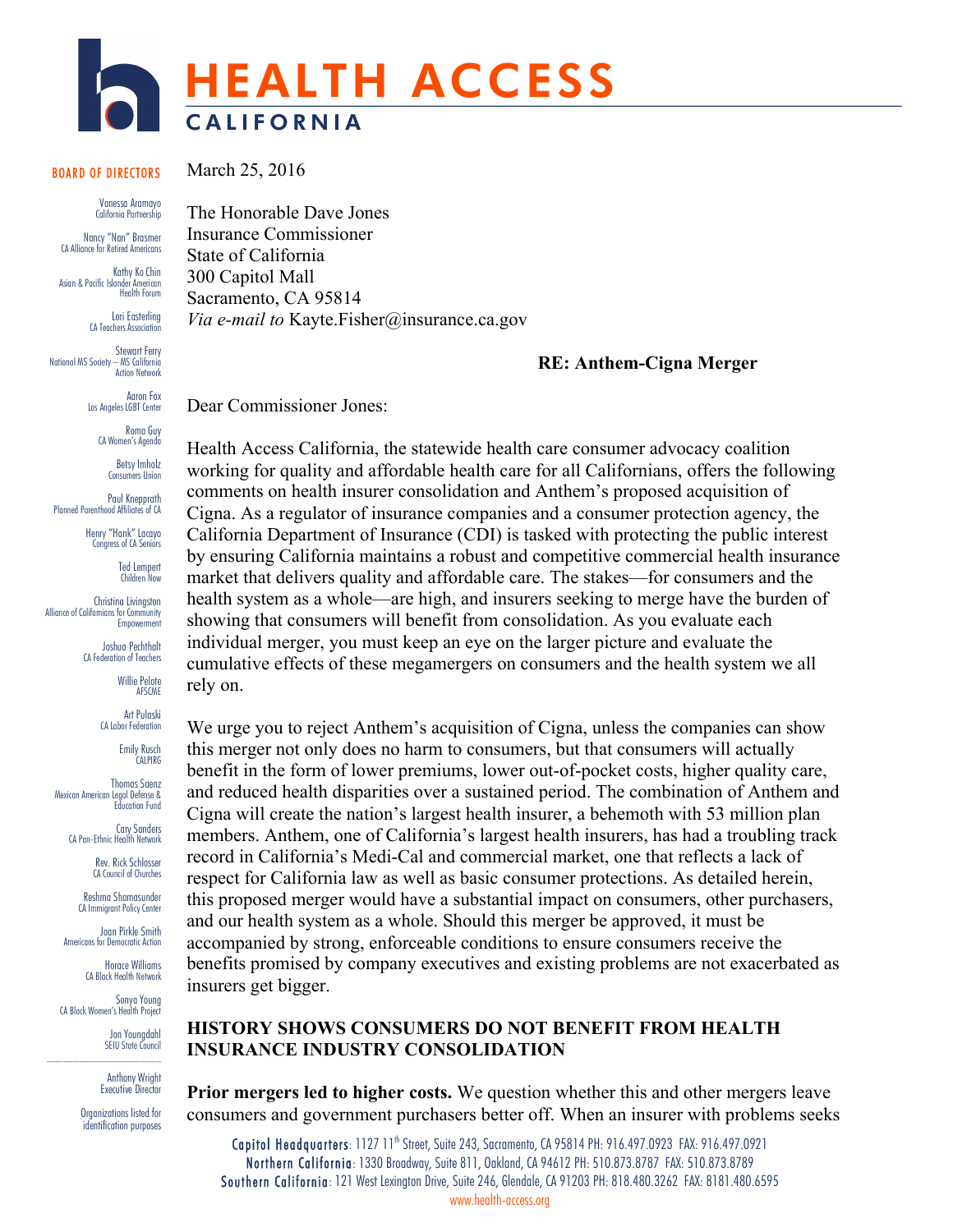The Honorable Dave Jones Page 2 March 25, 2016

to merge, California regulators should insist on commitments to ensure they get better as they get bigger—so their problems do not grow along with the company. Anthem and Cigna claim this merger furthers their "joint mission of enhancing value, choice and access to high quality, efficient care to consumers."<sup>1</sup> History and research show that insurer mergers have had the opposite effect. Consolidation in the private health insurance industry leads to premium increases, even as insurers with larger local market shares obtain lower prices from providers.2 For example, Aetna's acquisition of Prudential in 1999 resulted in premiums increasing by seven percent.<sup>3</sup> A study of the 2008 merger between UnitedHealthcare and Sierra Health in Nevada increased premiums in the small group market by nearly 14 percent, relative to a control group.<sup>4</sup> Researchers said the results of this merger "suggest that the merging parties exploited the market power gained from the merger." Furthermore, there is no evidence that mergers lead to improved quality.<sup>5</sup>

**Anthem has not provided evidence that merger will result in lower costs and better value.** Anthem and Cigna also claim their merger will allow the "combined companies" to "operate more efficiently to reduce operational costs… helping to create more affordable health care for consumers<sup> $16$ </sup> Joseph Swedish, President & CEO of Anthem, touts the companies' investment in "initiatives that focus on improving the value of health care for consumers" and says "[t]he combined reach of Anthem and Cigna would go even further by providing these kinds of programs."<sup>7</sup> As researchers have noted, there is no evidence that larger insurers are more likely to implement value-based payment agreements and care management programs.<sup>8</sup> Anthem and Cigna, the second- and fifth-largest insurers by revenue, are already humungous, scaled entities and it is unclear how they will get any more scale economies from getting even bigger. Finally, we question what incentive an even larger, more dominant insurer would have to invest in such changes, and if they do, whether the savings and benefits will be passed on to consumers.

**Merger will increase concentration and limit competition in California's commercial market.** Every segment of California's commercial market is already highly concentrated, and this merger will further strengthen Anthem's market position. The state's four largest plans—Kaiser, Anthem, Blue Shield, and Health Net—control 93 percent of the individual, 88 percent of the small group, and 82 percent of the large group markets.<sup>9</sup> Anthem holds 19 percent of the commercial market overall, and 33 percent of the individual, 24 percent of the small group, and 14 percent of the large group markets.<sup>10</sup> If this merger goes through, Anthem is likely to surpass Kaiser as the state's largest health plan.

Large, small, and rural counties across the state will see less competition and higher prices as a result of this merger. According to an analysis by Cattaneo and Stroud, a merger between Anthem and Cigna is likely to reduce competition in 31 counties, including Alameda, Butte, Contra Costa, El Dorado, Fresno, Glenn, Kern, Kings, Los Angeles, Marin, Merced, Orange, Placer, Riverside, Sacramento, San Bernardino, San Diego, San Francisco, San Joaquin, San Luis Obispo, San Mateo, Santa Barbara, Santa Clara, Santa Cruz, Solano, Sonoma, Stanislaus, Sutter, Tulare, Ventura and Yolo.<sup>11</sup>

This merger will also result in fewer choices for self-insured purchasers. The combined companies will control 61 percent of the Administrative Services Only (ASO) market, substantially eroding competition.<sup>12</sup>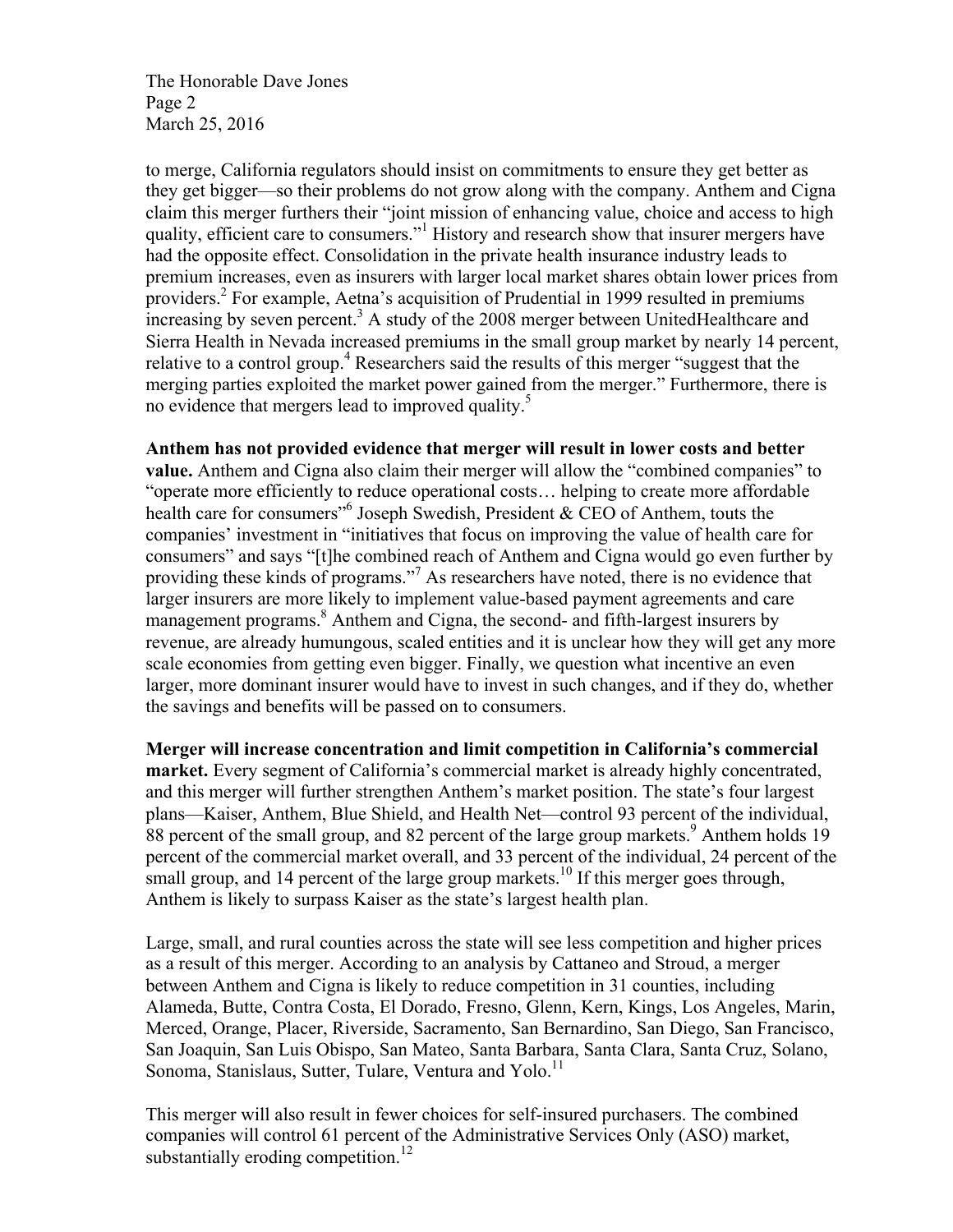The Honorable Dave Jones Page 3 March 25, 2016

Allowing Anthem to increase its market concentration significantly undermines the public interest in ensuring the state has competitive, robust health insurance markets.

## **INSURER CONSOLIDATION AMID ON-GOING IMPLEMENTATION OF THE AFFORDABLE CARE ACT**

**The ACA has transformed the health insurance market and increased enrollment.** As a regulator of health insurance products, CDI protects consumers' health care rights and ensures a stable insurance marketplace and health delivery system. It must also ensure that insurer mergers do not undermine the state's implementation of the Affordable Care Act (ACA). In addition to promoting competition in the insurance industry, the ACA has increased access to health coverage and cut the state's rate of uninsured by half. Many of the newly covered, whether through Medi-Cal or Covered California, receive their care through private managed health plans. CDI-licensed health policies provide care to more than 1.7 million Californians, representing 18% of the individual market and 23% of the small-group market, 9% of the large-group market.<sup>13</sup> In 2014, 2.2 million Californians obtained coverage through the individual market, representing a 47 percent increase over the previous year.<sup>14</sup> Group coverage continues to be the main source of commercial health insurance, providing coverage for 11.8 million Californians in 2014.<sup>15</sup> California's Medicaid program has also seen a rapid increase enrollment as a result of the ACA, and private plans play a significant role in providing coverage to Medi-Cal beneficiaries. As of early 2015, thirty percent of the nearly 9.4 million Medi-Cal beneficiaries enrolled in Medi-Cal managed care received their care through private plans.<sup>16</sup>

While the Affordable Care Act sets up the standards and parameters for a robust market in health insurance, the success and sustainability of the ACA depends on a competitive market. For example, Covered California will not be able to negotiate as effectively for its patient population without a competitive number of plans in the market. If insurer mergers reduce the potential number of market players and make it less likely that new entrants will participate, then mergers will have a negative impact on the ability of purchasers such as Covered California to negotiate on cost and quality.

### **HEALTH CARE COSTS AND UNREASONABLE RATE INCREASES BURDEN CONSUMERS**

**Consumers with health coverage struggle to pay medical bills.** The Affordable Care Act has enabled millions of previously uninsured Americans to receive health coverage, improving their financial security and access to care by establishing new rules that provide better financial protection and more comprehensive benefits. Health care costs, however, continue to be a major concern for consumers and purchasers. Since 2002, health insurance premiums in California have increased by 202 percent, more than five times the 36 percent increase in the state's overall inflation rate.<sup>17</sup> Workers are also seeing reduced benefits and increased cost sharing.<sup>18</sup> Almost 90 percent of those who enrolled through Covered California for coverage in 2015 received premium assistance to make their health insurance more affordable.19 According to a newly released Kaiser Family Foundation/New York Times survey, these increasing costs have resulted in one in five Americans *with health insurance* having problems paying their medical bills.<sup>20</sup> The survey also found that medical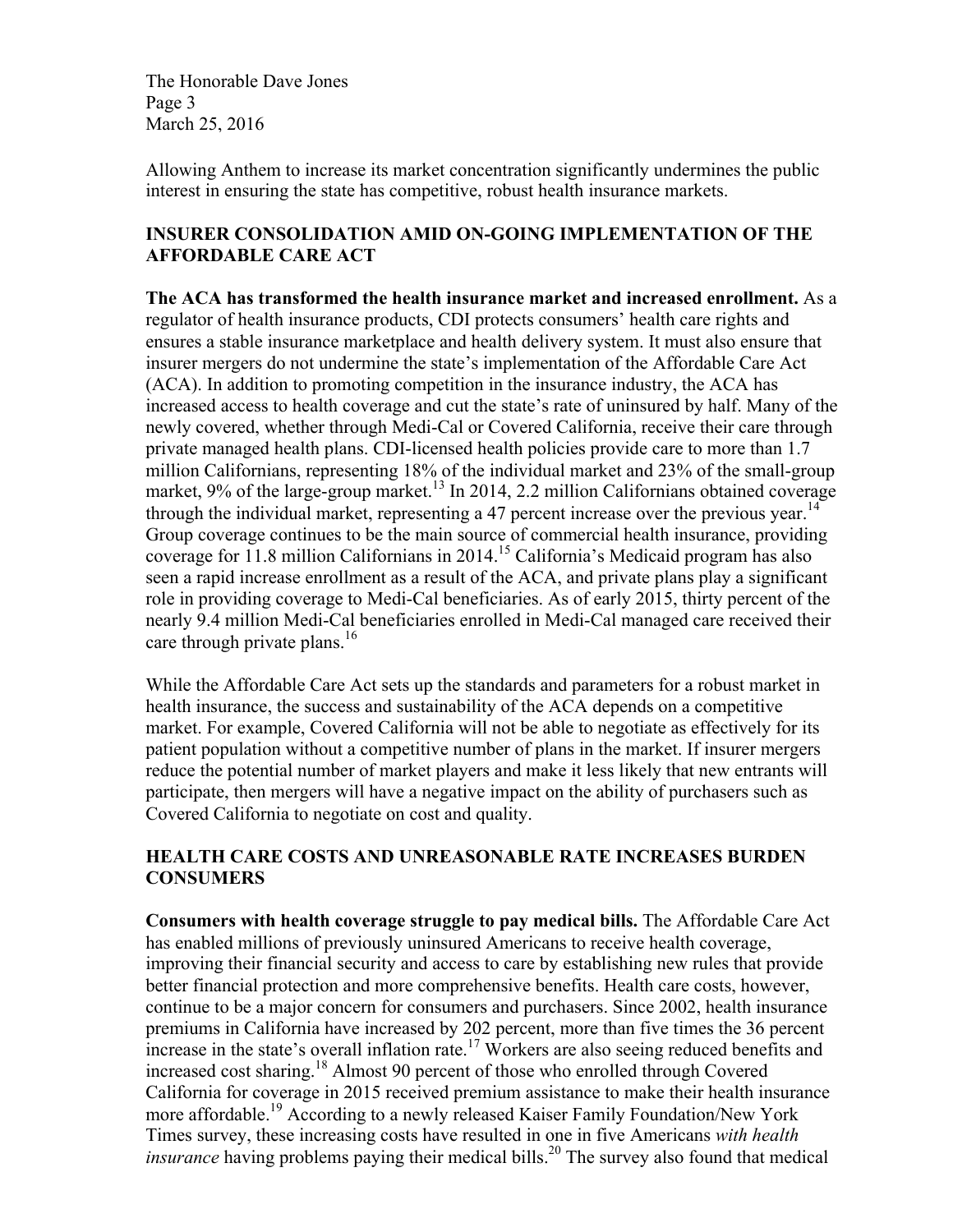The Honorable Dave Jones Page 4 March 25, 2016

expenses limit the ability of patients and their families to meet other basic needs–such as paying for housing, food, or heat–or make it tough for them to pay other bills.<sup>21</sup> Against this backdrop, it is imperative that you critically evaluate how insurer mergers will impact the significant strides California has made in reducing our rate of uninsured and our ability to control health care costs.

**Anthem has repeatedly pursued unreasonable rate increases.** Anthem's history of imposing unreasonable rate increases on individuals and small business purchasers must be scrutinized because it undermines consumers' financial stability, particularly those who live paycheck to paycheck. In the recent years, the California Department of Insurance (CDI) has found a number of Anthem's rate increases to be unreasonable. Some examples include:

- In April 2015, CDI found Anthem failed to justify the average 8.7 percent premium increase it imposed on consumers with individual grandfathered health insurance policies, affecting 170,000 people. Anthem refused to lower the rate increase, which would have saved California consumers approximately \$33.6 million.<sup>22</sup>
- In 2014, CDI found Anthem's 9.8 percent average rate increase on small employers, which affected 120,000 consumers, was excessive and unreasonable. Anthem adjusted its rate increase to 8 percent, which CDI continued to find unreasonable. In this instance, consumers would have saved \$33 million had Anthem revised its rate increase to the 2.1 percent requested by  $CDI<sup>23</sup>$
- In 2013, CDI found Anthem's 10.5 percent average rate increase for small group products to be unreasonable. This increase impacted nearly 250,000 consumers. Consumers would have saved \$38 million had Anthem not pursued this unreasonable rate increase<sup>24</sup>
- In 2012, Anthem proceeded with a 6.5 percent increase deemed to be unreasonable, affecting  $284,000$  over the course of  $2012^{25}$

Individuals and small businesses have had to pay more for health coverage because Anthem has repeatedly imposed rate increases that have been found to be unreasonable and unjustified. As a result, we have absolutely no confidence that Anthem would act any differently than it has in the past, nor do we expect Anthem to pass along the benefits of any cost savings or efficiencies to consumers. Finally, a company with even larger market share has little incentive to act reasonably when it comes to price increases, especially when consumers and purchasers face fewer choices if this and other mergers are allowed to go through.

**Existing law does not protect consumers from price gouging.** Insurers have claimed that government regulation such as medical loss ratio (MLR) requirements and rate review limits insurers' ability to raise premium prices. Although MLR requires insurers to spend between 80 and 85 percent of net premiums on medical services and quality improvements, it does not cap prices and insurers can still raise premiums to collect higher profits. Anthem has also shown that rate review does not prevent health insurers from raising premiums beyond what regulators deem to be reasonable. Finally, California rate review for large group health plans has not been implemented.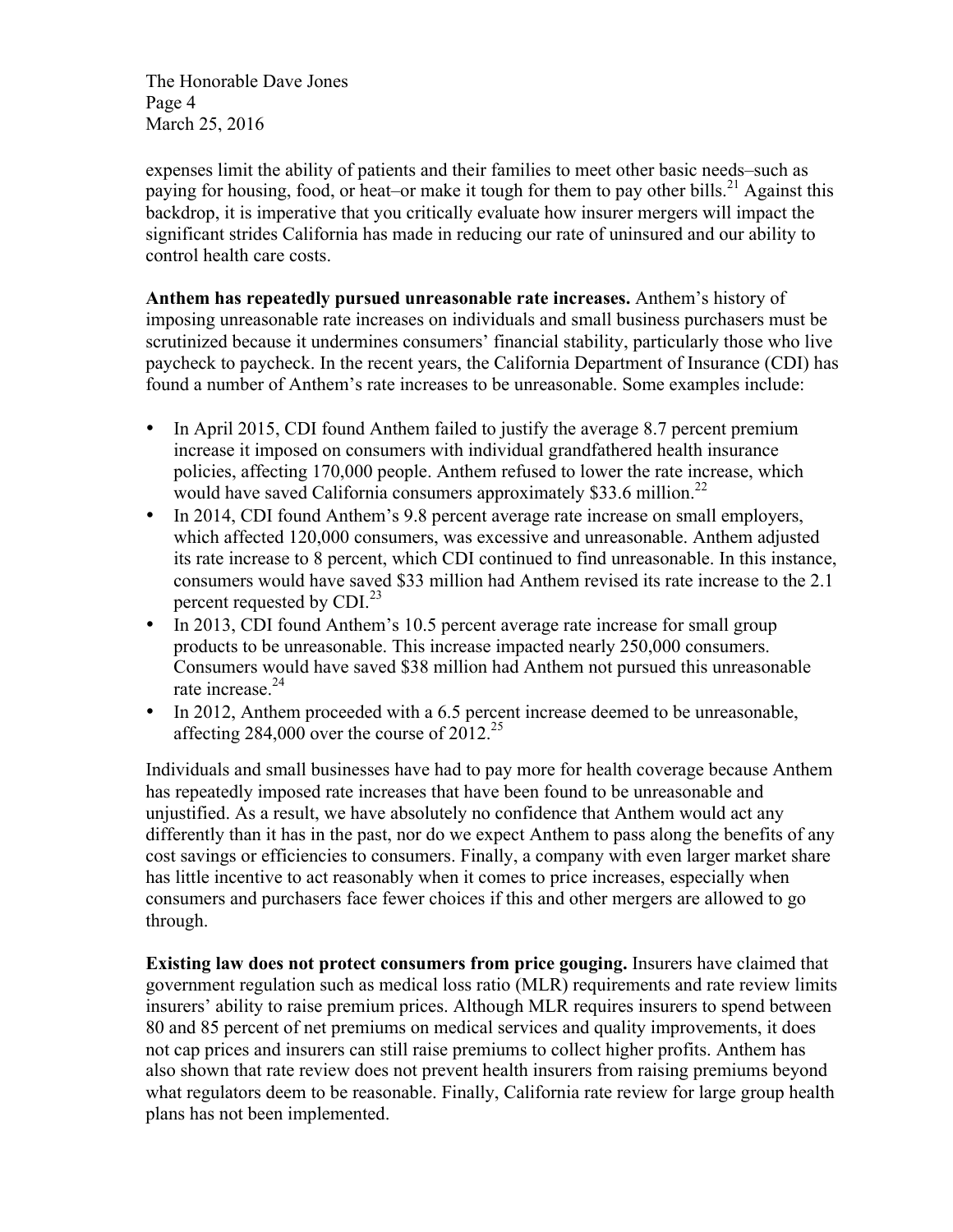The Honorable Dave Jones Page 5 March 25, 2016

**Anthem has opposed measures to increase price transparency in the large group market.** Existing state and federal laws regarding rate review provides the public with critical information about rate setting in the individual and small group markets. However, the large group market has largely been left to grapple with dramatic rate increases on its own. Last year, Anthem opposed SB 546 (Leno), Chapter 801, Statutes of 2015, legislation that establishes new rate review requirements for the large group market.<sup>26</sup> This law, which took effect on January 1, 2016, encourages rate increases in the large group market to be more aligned with rates for large purchasers and active negotiators such as CalPERS and Covered California, and with the individual and small employer markets where rate review has already been implemented. In opposing SB 546, Anthem wanted to continue to not disclose any information or justification when it increases rates for its large group products and ensure that large group purchasers negotiate blind.

### **ON-GOING VIOLATIONS OF CONSUMER RIGHTS MUST BE RECTIFIED**

We urge you to scrutinize Anthem's track record in California's commercial market. It is relevant to look at oversight and enforcement actions from all California regulators because problems that are present in one line of business are likely to manifest themselves across the company. The deficiencies found in Anthem's routine and non-routine medical surveys, extensive history of enforcement actions, poor quality ratings, high rate of Independent Medical Review requests and complaints, and history of proceeding with unreasonable rate increases pose significant concerns about the quality and value of services provided to its existing enrollees. As consumer advocates, we are deeply concerned these problems will become more acute if Anthem is allowed to get bigger. CDI should also scrutinize how Anthem will remedy its existing deficiencies and rate setting practices and ensure that enrollees have access to adequate networks, timely access to care, high quality health care, effective grievance procedures, language access, and reduced health disparities.

**DMHC Routine Medical Survey:** In DMHC's most recent routine medical survey (2015), Anthem was found to have seven major deficiencies that have not been corrected.<sup>27</sup> The deficiencies center on Anthem's grievances and appeals, utilization management, and language assistance processes.

Grievances and appeals: Five out of the seven major deficiencies found in the Routine Medical Survey are due to Anthem's poor handling of grievances.<sup>28</sup> Consumers often have a hard time navigating the complicated health care system, and they need help getting the care they need. Plans must have effective grievance systems that quickly resolve individual problems and identify systemic issues that need attention. In Anthem's most recent Routine Medical Survey, DMHC found that consumer complaints were not adequately investigated or resolved because Anthem misclassified them as inquiries instead of grievances or did not properly document calls, making it impossible to know if a patient was calling with a question or a complaint. When a consumer called about multiple issues, Anthem would address some, but not all of them. DMHC also found Anthem did not always do its due diligence when reviewing complaints.<sup>29</sup> As a result, critical facts or solutions were overlooked, leaving consumers without needed medications or stuck with bills they should not have to pay.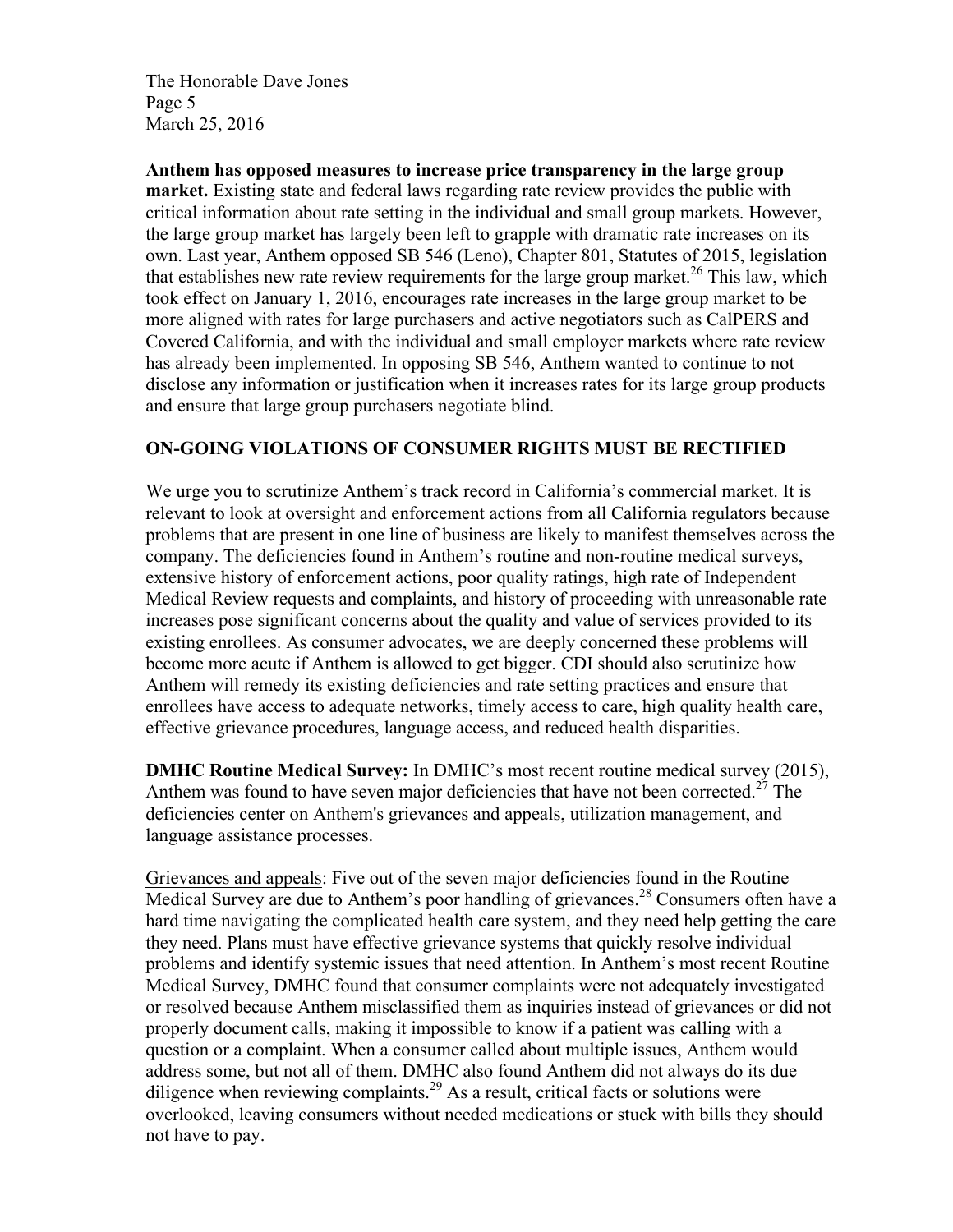The Honorable Dave Jones Page 6 March 25, 2016

Patients lose out on significant consumer protections when their complaints are not handled properly. Problems are not resolved within 30 days, and patients do not know the reasons why the plan made a particular decision about their care. Care delayed is care denied. The right to timely access to medically necessary care is at the core of the Knox-Keene Act and newly-adopted CDI regulations; failure to resolve grievances promptly means consumers go without the care they need. Finally, consumers have no way of knowing they have the right to ask for an Independent Medical Review or to ask regulators to review their complaint. Although Anthem has taken steps to address these deficiencies, they have not been corrected. We ask you to not approve this merger until Anthem corrects these problems.

Utilization Management: Anthem's utilization management practices were also found to be deficient. DMHC found Anthem routinely failed to adequately explain why it denied, delayed, or modified treatment requested by providers.<sup>30</sup> While there are substantial problems with standard denials and delegated provider group denials, the deficiencies are particularly egregious when it comes to denials of behavioral health treatment, where 87% of the files reviewed did not have denial letters that clearly and concisely explain the reason for the denial. Anthem also told adults diagnosed with autism that Applied Behavioral Analysis Therapy was not medically necessary for them, but didn't provide the criteria or guideline used to make the decision.<sup>31</sup> As a result, patients have no way of knowing if decisions about medical necessity are made using sound clinical judgment.

Language assistance: Anthem has also failed to assess the language needs of its current enrollees. State law and the Department's Language Assistance Program regulations require insurers to provide limited-English proficient and non-English speaking health consumers with meaningful access to interpreters when receiving their health care.<sup>32</sup> Insurers are also required to translate vital documents and collect data on race, ethnicity, and language to address health inequities. This includes updating their assessment of enrollee language needs and enrollee demographic profile at least once every three years. According to the DMHC Routine Medical Survey, Anthem did its initial comprehensive assessment of the language needs of its enrollees in 2009, but has not completed the reassessment.<sup>33</sup> As a result, some patients are unable to communicate with their providers. This issue is particularly important because  $40\%$  of Medi-Cal<sup>34</sup> and subsidy-eligible Covered California consumers<sup>35</sup> speak a language other than English. That Anthem is not complying with language access requirements is a critical indicator that it is not providing quality care to all Californians. We request CDI to review its own oversight over language assistance requirements to see if Anthem and Cigna are in compliance.

**Non-Routine Survey - Provider Directories:** Anthem has also had notoriously inaccurate provider directories, making it difficult for consumers to know their options for care and avoid going to out-of-network doctors. After receiving numerous complaints from consumers, the DMHC conducted a non-routine survey of Anthem's provider directory for its individual market provider networks. The survey uncovered frustrating facts: 12.5 percent of the physicians were not at the location listed in the provider directory and, that of those who were at the location listed, 12.8 percent were not willing to accept patients enrolled in Anthem's Covered California products, despite being listed as doing so.<sup>36</sup> Anthem was subsequently fined \$250,000 for these inaccuracies in its provider directory.<sup>37</sup>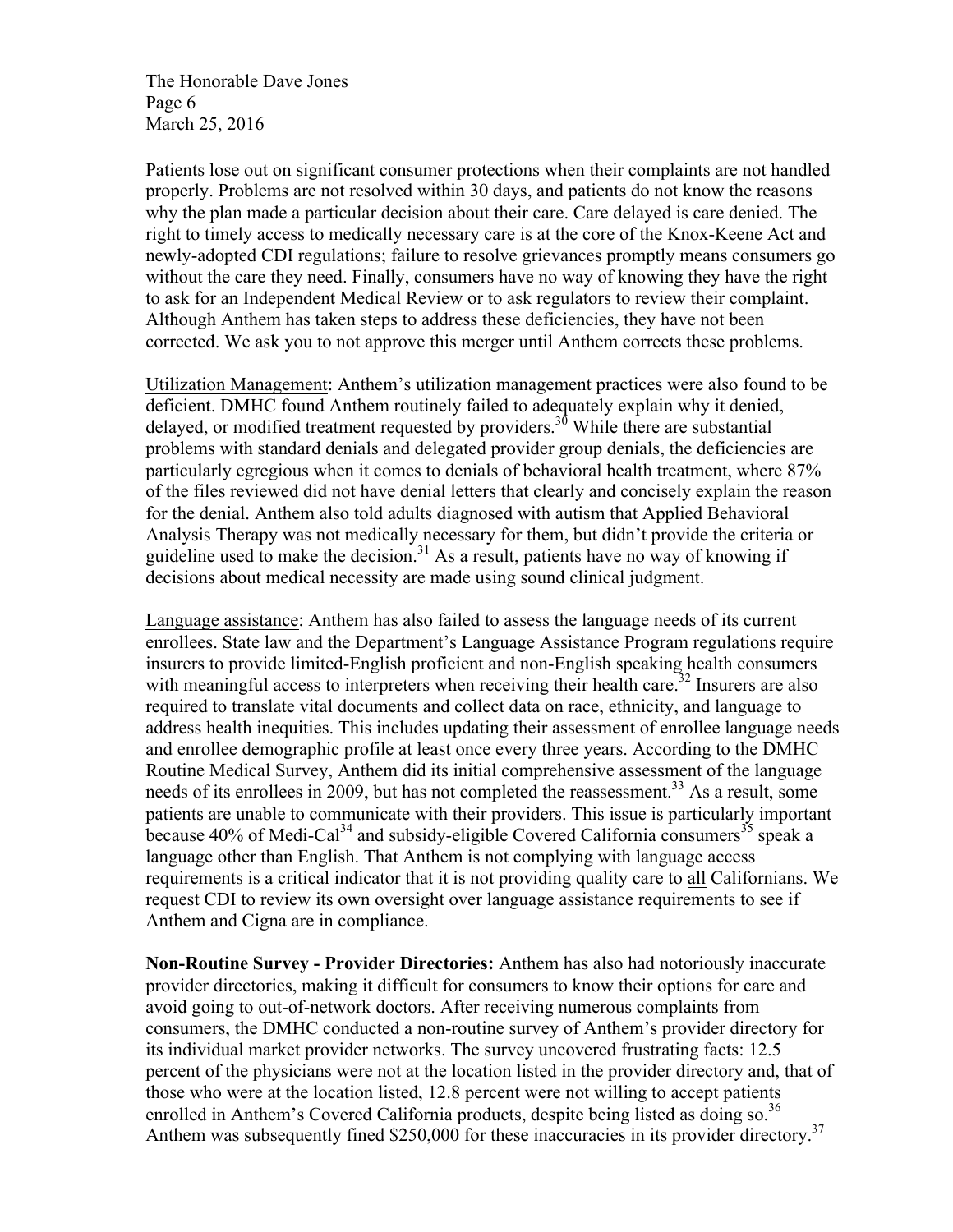The Honorable Dave Jones Page 7 March 25, 2016

Anthem's provider directory for its Medi-Cal plan is also riddled with inaccuracies. Last year, the California State Auditor audited Medi-Cal managed care provider directories, including Anthem's provider directory for Fresno County, which was found to have the highest rate of inaccurate provider information of three plans that were reviewed. 23.4 percent of Anthem's provider information was found to be inaccurate, whereas another plan only had a 3.1 percent error rate because it actively reached out to its providers multiple times a year. $38$ 

**Network Adequacy and Timely Access to Care:** The problems with Anthem's provider directories raise serious questions about whether Anthem actually has adequate networks. We are awaiting public release of the timely access reports required by SB 964 (Hernandez), Chapter 573, Statutes of 2014 to see if Anthem and other plans are complying with timely access requirements. In the meantime, Anthem's timely access fillings should be scrutinized to determine whether it has adequate networks for all its plan products, and whether it has met its obligations to provide its enrollees with timely access to care.

**Enforcement Actions:** Since DMHC began its regulatory work over 15 years ago, it has filed 2,595 enforcement actions against health plans for violating state laws and regulations.<sup>39</sup> Anthem has racked up a whopping 1004 enforcement actions, 39 percent of the statewide total. In comparison, Blue Shield and Kaiser have had 359 and 288 enforcement actions, respectively.<sup>40</sup> Last year, Anthem was fined \$1.5 million for not arranging for a prenatal test that is only available through an out-of-network provider. As a result, 27,000 consumers were billed for more than the in-network cost-sharing.<sup>41</sup> In 2013, Anthem was ordered to cease and desist from denying their members access to medically necessary speech and occupational therapy.<sup>42</sup> Anthem must be required to correct all outstanding deficiencies and fully implement Corrective Action Plans before it is allowed to complete its acquisition of Cigna.

**Mental Health Parity:** Anthem has failed to comply with mental health parity laws by denying mental health treatment to patients.<sup>43</sup> As a result, patients have not been able to access vital and medically necessary mental health treatment. CDI should consider whether Anthem is currently in compliance with mental health parity laws as part of its review of this merger. The merger should be rejected unless Anthem's violations have been corrected.

**Quality Ratings:** Anthem must be required to improve any substandard quality ratings and bring them to above-average:

Office of the Patient Advocate: According to the Office of the Patient Advocate, Anthem's HMO products receive a "good" (3 out of 4 stars) rating. Patients, however, give Anthem a "poor" (1 out of 4 stars) rating for "getting care easily." Anthem's medical care ratings range from "fair" (2 out of 4 stars) to "good" (3 out of 4 stars). It should be required to improve in the topics where it has less than a "good" rating, including: asthma and lung disease care, heart care, maternity care, and behavioral and mental health care.<sup>44</sup>

Anthem's PPO products receive a "good" (3 out of 4 stars) rating. However, Anthem customers rated their care and services poorly (1 out of 4 stars) and feel Anthem only does a "fair" (2 out of 4 stars) job when it comes to customer service and giving accurate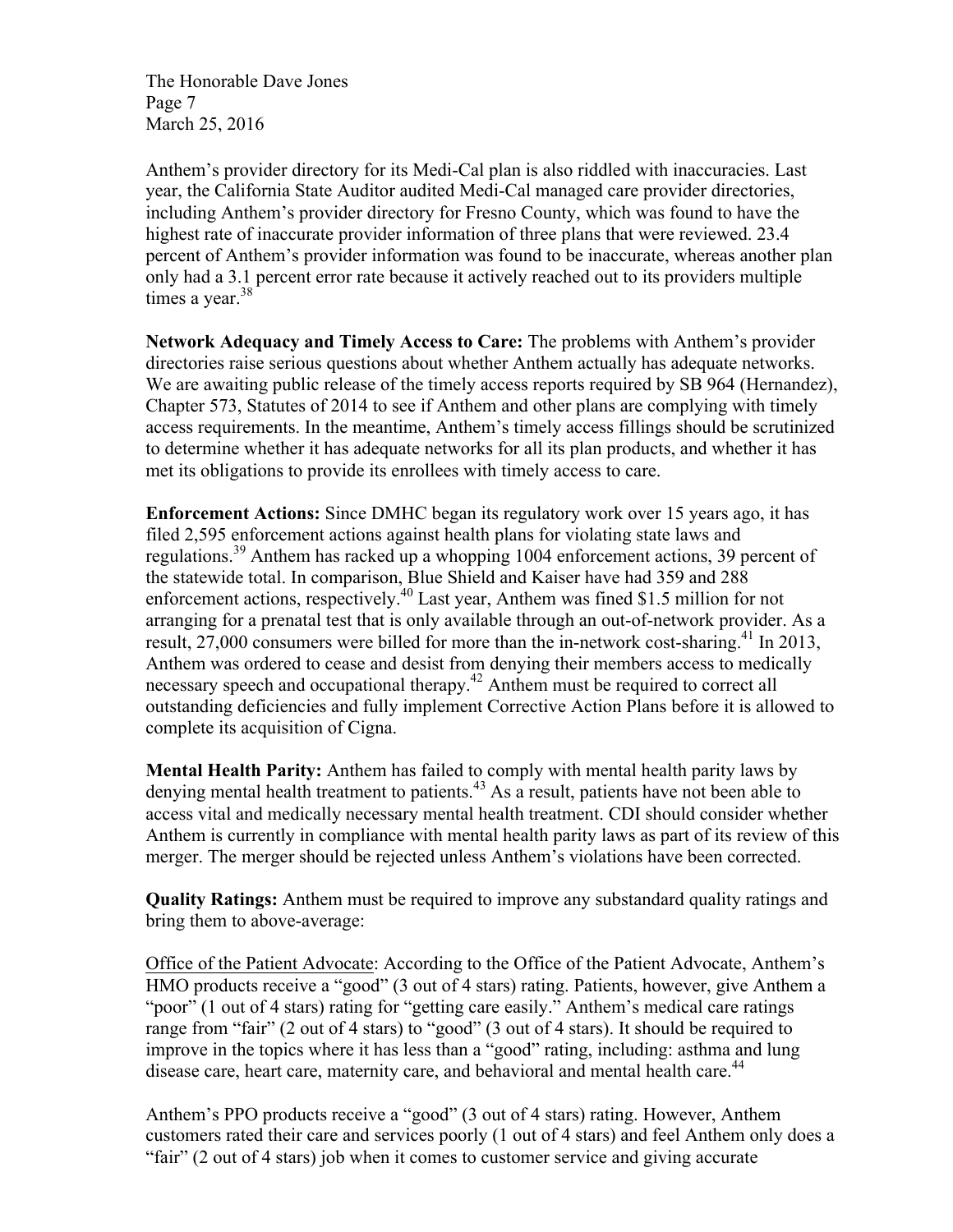The Honorable Dave Jones Page 8 March 25, 2016

information on plan costs and claims payment. Anthem's PPO medical care ratings range from "fair" (2 out of 4 stars) to "good" (3 out of 4 stars), with far more topics being rated "fair": asthma and lung disease care, chlamydia screening, heart care, maternity care, behavioral and mental health care, and getting the right care for adults. <sup>45</sup>Anthem should be required to improve its ratings in areas where it has less than a "good" rating.

Covered California: Both Anthem's HMO and PPO products received 2 out of 4 stars in Covered California's quality ratings, meaning it scored between the 25th and 50th percent of all plans.<sup>46</sup> Anthem should be required to raise its ratings to at least three out of four stars.

Medi-Cal: The National Committee on Quality Assurance (NCQA) gives Anthem's Medi-Cal plan (Blue Cross of California Partnership Plan) a rating of 2.5 out of 5.0.<sup>47</sup> Within this score, Anthem has a 1.0 rating for customer satisfaction, 2.5 for treatment, and 3.0 for prevention. Anthem should be required to improve its ratings, especially in customer satisfaction. Anthem has recently begun serving an additional eighteen counties through California's rural managed care expansion program, which are not included in NCQA's quality ratings.

**Consumer Complaints and Independent Medical Review (IMR):** Among large plans, Anthem had the highest rate of Independent Medical Reviews (IMR) requests filed in 2014<sup>48</sup> It had 2.06 IMRs per 10,000, which is a high rate, especially when compared to Blue Shield's 1.80 IMRs per 10,000 and Kaiser's 0.43 IMRs per  $10,000$ <sup>49</sup> 33.5 percent of Anthem's Experimental/Investigational IMRs and 28.8% of Medical Necessity IMRs were overturned by the DMHC. The Department should ensure Anthem has appropriate policies and procedures in place to ensure it does not inappropriately refuse to cover needed medical services.

Anthem has also had a high rate of consumer complaints compared to other large plans. In 2014, it had 5.24 complaints per 10,000 enrollees, compared to the average rate of 3.53 complaints per 10,000 enrollees for large full service plans.<sup>50</sup> Anthem also had higher than average complaints for access issues, benefits/coverage, claims/financial, enrollment, and attitude/service of health plan.<sup>51</sup> The source of these complaints must be reduced if Anthem is to get bigger.

**Patient Privacy:** In February 2015, 80 million past and current Anthem customers learned their personal information, including social security numbers, was stolen by hackers. A number of authorities, including  $CDI^{52}$ , the U.S. Department of Health and Human Services and National Association of Insurance Commissioners, have launched investigations into Anthem's data security practices in light of the massive data breach. CDI should consider its own investigation, as well as consult with other reviewing entities, to see if Anthem has been found to be negligent in handling patient data.

**Cigna's uncorrected deficiencies:** In a 2015 Routine Medical Survey of Cigna Behavioral Health Plan, DMHC found the plan to have six major deficiencies that have not been corrected.53 A 2015 Routine Medical Survey of Cigna Dental Health of California found four major deficiencies that have not been corrected.<sup>54</sup> For both plans, the uncorrected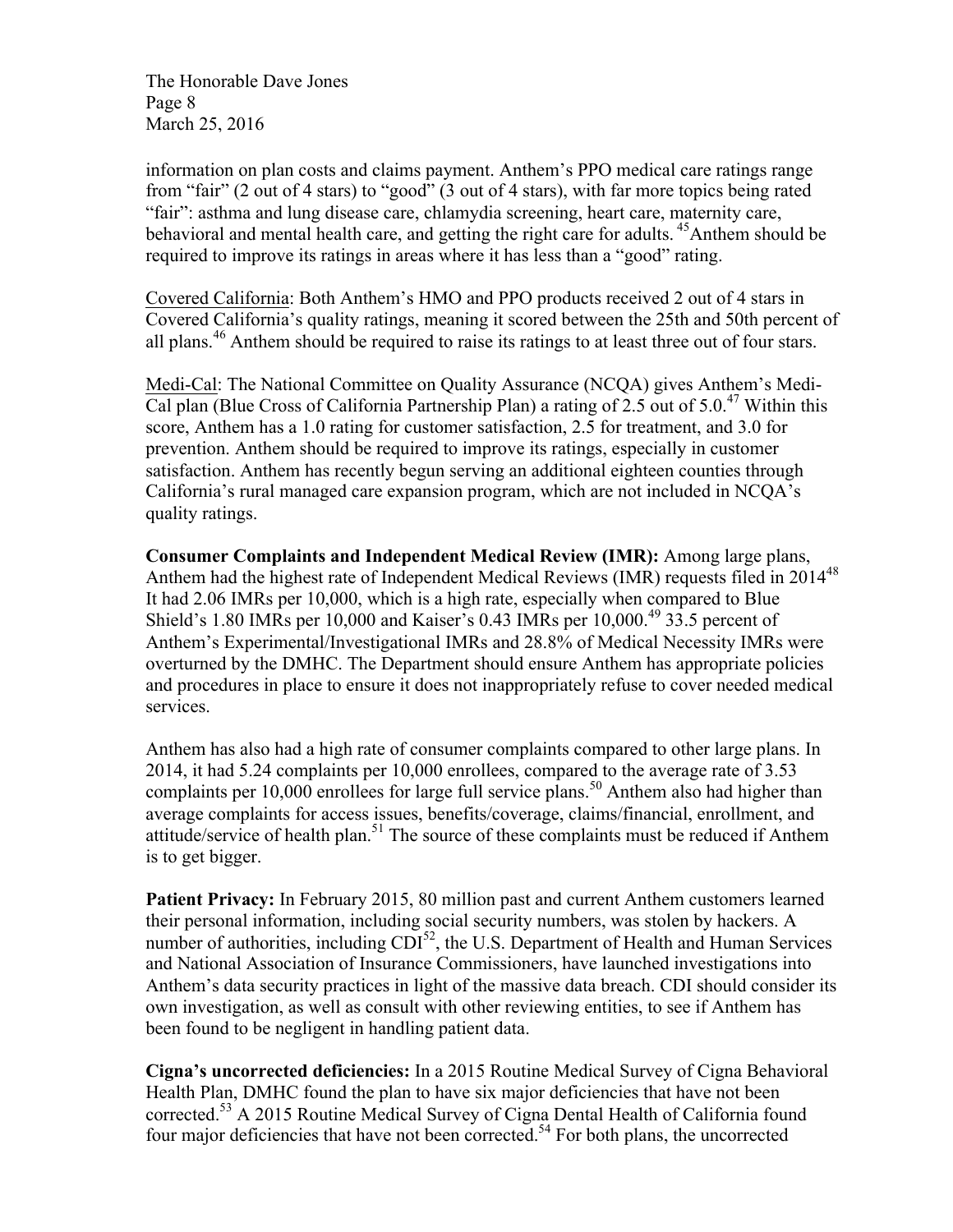The Honorable Dave Jones Page 9 March 25, 2016

deficiencies relate to quality management, grievances and appeals, and utilization management. These deficiencies must be corrected before Cigna can merge with Anthem.

**Cigna's quality ratings:** According to the Office of the Patient Advocate's HMO report card, patients rate Cigna poorly (one star) for "getting care easily" and think it does a fair job (two stars) of "helping members get answers."55 Cigna also has below average ratings for health care measures such as asthma and lung disease care, heart care, behavioral and mental health care. Anthem must commit to improving the quality of care that Cigna patients receive.

# **ENSURING QUALITY AND ACCESS FOR MEDI-CAL CONSUMERS**

Anthem is a Medi-Cal managed care contractor and is responsible for 750,000 lives in the Medi-Cal program.<sup>56</sup> Anthem is also one of the plans participating in the managed care rural expansion program, which was implemented less than two years ago. As previously discussed, Anthem has been found to have significant problems with maintaining accurate provider directories and has earned low quality ratings for its Medi-Cal plans. It is also not meeting language access requirements, which affects 40 percent of Medi-Cal beneficiaries.

The Department of Health Care Services (DHCS), as part of its monitoring and oversight activities, validates plan encounter data<sup>57</sup> and evaluates the performance<sup>58</sup> of the Medi-Cal managed care plans it contracts with. CDI should consult with DHCS to identify areas where Anthem needs improvement and require Anthem to address these issues as part of the undertakings, should the merger be approved.

### **ENFORCEABLE UNDERTAKINGS NEEDED TO ENSURE CONSUMER PROTECTION**

Anthem should not be allowed to make empty promises to California's health care consumers. Its track record gives us deep concerns about how the merger will affect its existing and future enrollees. Anthem has not shown how its promises of affordability, efficiency, and value will be realized and shared with consumers, and why a merger is necessary to accomplish these goals. Its longstanding failure to abide by minimal consumer protections raises makes us skeptical that an even larger company would be accountable to California regulators and consumers. If Anthem's acquisition of Cigna is supposed to be good for California, then clear and enforceable conditions must be in place to ensure transparency, accountability, consumer protection, and safeguard Californians' hard-earned premium dollars.

**Clear and enforceable undertakings to protect consumers.** State regulators have found Anthem to provide deficient services to its enrollees, and it must be required to improve care and services to its enrollees before it can get bigger. Anthem's existing enrollees must have access to the quality care they are entitled to under the law.

• Immediately correct deficiencies and implement corrective action plans. Anthem should be required to immediately correct outstanding deficiencies found in its Routine and Non-Routine Medical Surveys and maintain compliance with all legal and contractual requirements over a sustained period. Anthem should also fully implement any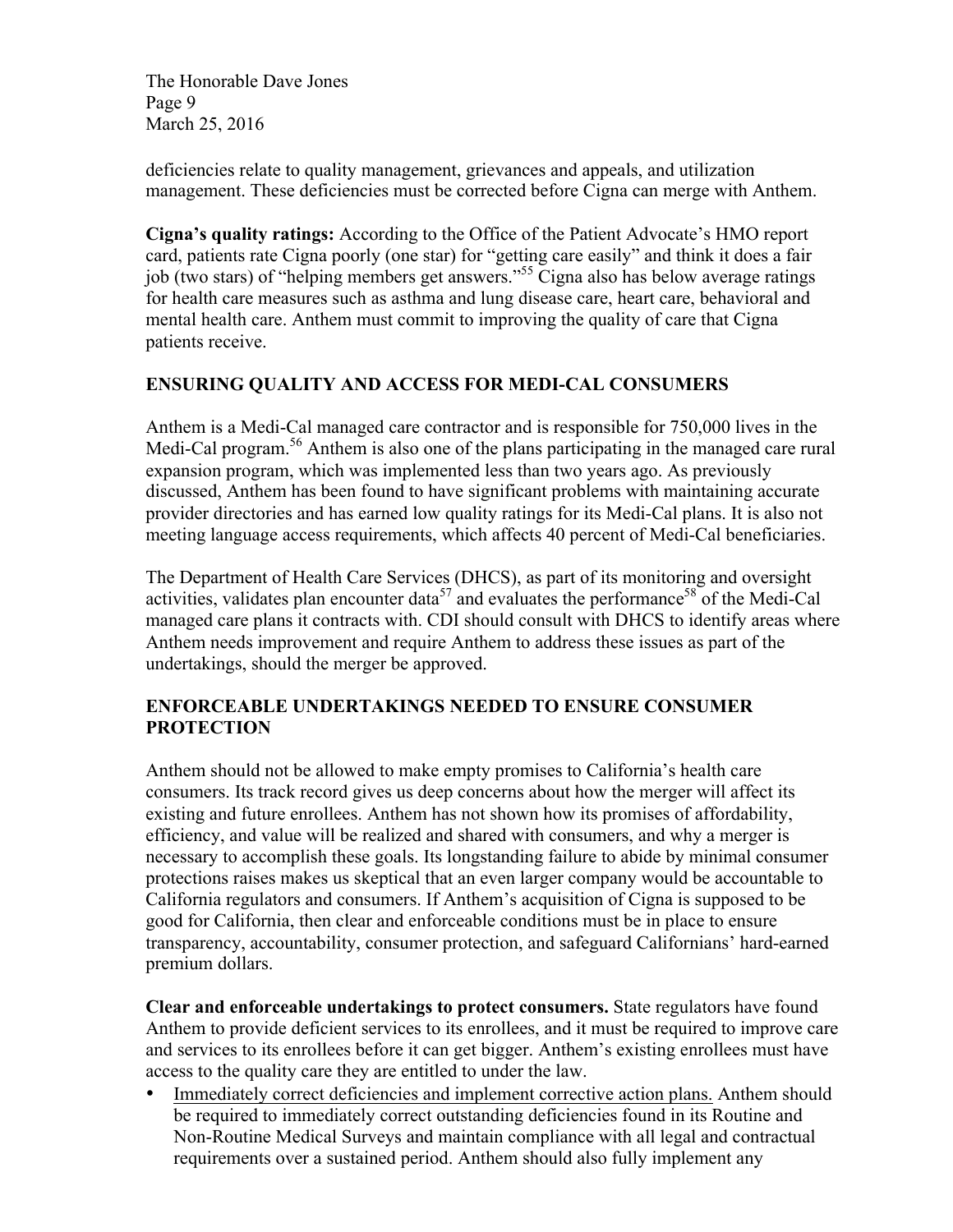The Honorable Dave Jones Page 10 March 25, 2016

> corrective action plans from state regulators and DHCS. Cigna must also correct outstanding deficiencies for its behavioral health and dental health plans.

- Improve service, care, and quality. CDI should require Anthem to meet specific benchmarks in improving access to care and customer service for its patients. Anthem must be required to bring all its quality ratings up to above-average levels within 3 years, and submit plans on how it will accomplish this task. This includes quality ratings for Cigna's plans.
- Reduce source of IMRs and consumer complaints. Anthem must be required to reduce the rate of IMRs filed and overturned and reduce the source of consumer complaints, a critical measure of how well a plan meets their members'' needs and solves problems when they occur.
- Accountability to California regulators and consumers. How will a larger Anthem be accountable to California consumers and regulators? It should be required to be responsive to the California market and California law by maintaining California-based medical director, legal counsel and regulatory compliance staff who are knowledgeable about California-specific consumer protections and other requirements we place on our health plans. In addition, consumer complaints and grievance staff should be based in California to ensure quick resolution of problems.
- Plans for achieving efficiency and savings. Anthem should be required to reveal how they will achieve efficiencies and savings, show how these efficiencies and savings will be shared with consumers, and commit to a plan for sharing these savings through lower premiums and cost-sharing, improved quality, and reduced health disparities. These commitments must be maintained over time, and not just in the near term. Can Anthem assure that consumers get the care they need when they need it rather than simply delivering the profits shareholders want?
- Ensuring and maintaining affordable care for consumers and purchasers: The fact that health insurer mergers lead to higher costs for consumers, coupled with Anthem's history of imposing unreasonable rate increases, give us great pause that it will provide consumers with a quality, affordable product.<sup>59</sup> CDI should require clear and enforceable undertakings requiring rate filings and information provided for group purchasers demonstrate how efficiencies reduce rates for consumers and other purchasers. How will the efficiencies be sustained over time, and how will purchasers benefit? Finally, Anthem must not pursue any rate increases deemed to be unreasonable by regulators, pursuant to the rate review program established by SB 1163 (Leno), Chap. 661, Statutes of 2010.
- Keeping premium dollars and profits in California: Anthem should be required to reinvest profits earned from the California market in California.
- Increasing transparency: Anthem and Cigna should be required to provide full transparency for the pricing of premiums, compensation for senior management and the board of directors, and costs associated with the merger. Such costs must be detailed in rate filings and information provided for large group purchasers for at least the next ten years.
- Support for safety-net providers: Safety-net clinics have played a critical role in providing care for the Medi-Cal population. 54 percent (over 1.3 million) of new Medi-Cal managed care members are assigned to safety-net clinics.<sup>60</sup> Anthem should invest in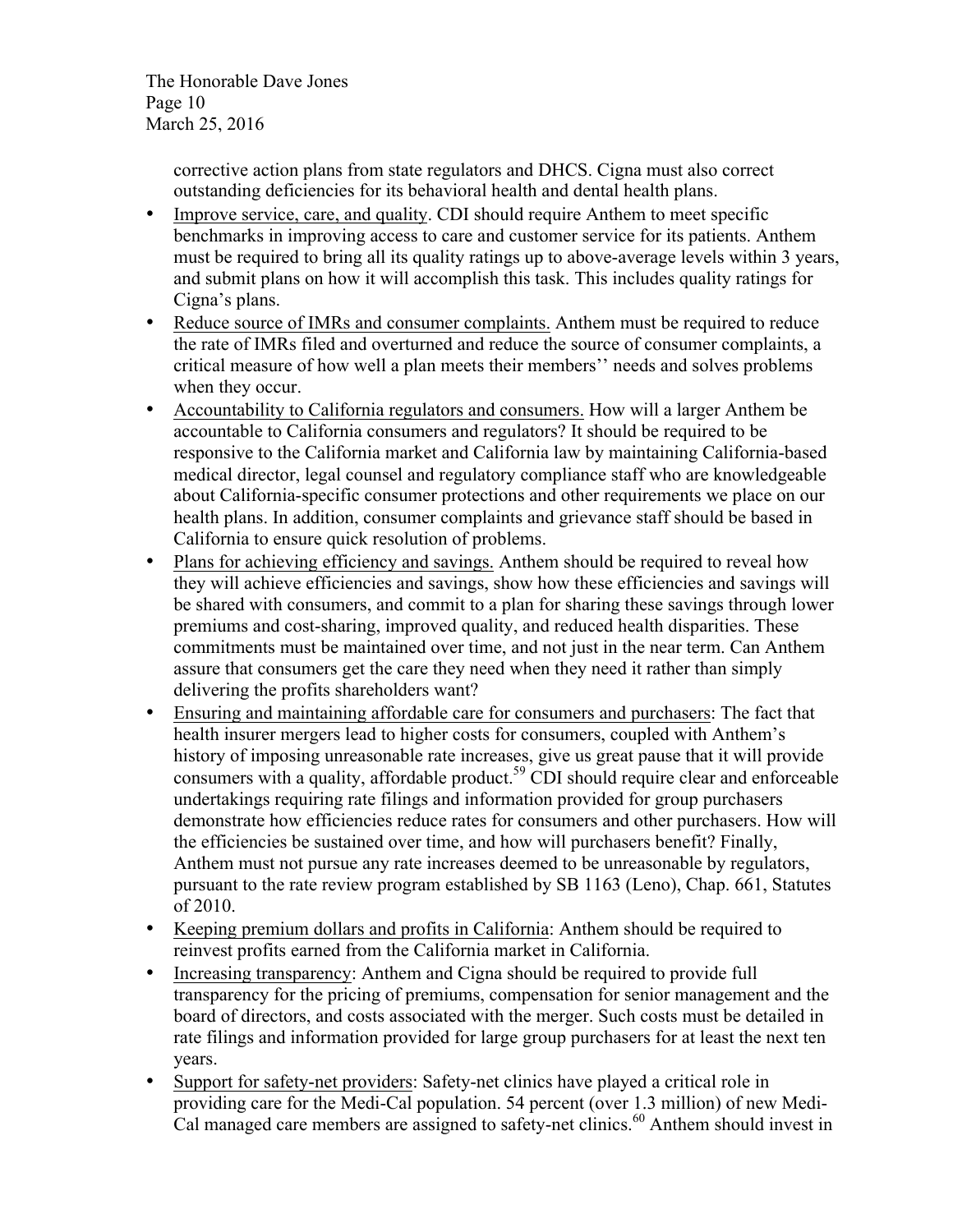The Honorable Dave Jones Page 11 March 25, 2016

> the safety-net by contracting with safety-net clinics and investing in the safety-net infrastructure.

- Improve access to care in rural and underserved communities: Anthem should be required to invest in improving access to care in rural and underserved communities for 25 years and support efforts to provide comprehensive health coverage for the remaining uninsured, including the undocumented.
- Invest in strategies that address the social determinants of health: The Department should examine whether Anthem or Cigna participate in the Department's COIN program or other mechanisms that would ensure these companies' investments benefit California's low-to-moderate income and rural communities. We echo the California Reinvestment Coalition's recommendation that insurers be required, as a condition of this merger, to participate in COIN in a substantial way and engage in other investment strategies that address the needs of underserved communities.
- Improve the health system as a whole: In order to address other potential impacts of the merger and these insurers' practices, Anthem should commit to key investments for the state's safety-net, the remaining uninsured, rural and other underserved populations. They should also support systems that help California's health care system to achieve the quadruple aim of better care, healthier populations, lower costs, *and* health equity, such as the development of health care cost and quality database. Support for these initiatives should supplement, not supplant, the aforementioned consumer protections that are required to ensure California's patients receive the purported benefits of this merger.

The proposed merger between Anthem and Cigna has significant implications for California's commercial market, and we are highly skeptical that it is in the best interest of California consumers or the health system as a whole. It certainly should not be approved as is. On behalf of California's health care consumers, we urge you to scrutinize this deal and make sure patients are not left with higher prices and unfulfilled promises. Please contact Tam Ma, Health Access' Policy Counsel at tma@health-access.org or (916) 492-0973 x. 201 if we can be of assistance as you evaluate this transaction.

Thank you for giving these issues your highest level of scrutiny and for protecting the interests of consumers in this process.

Sincerely,

Anthony Wright Executive Director

Cc: Senator Ed Hernandez, Chair, Senate Health Committee Assemblymember Jim Wood, Chair, Assembly Health Committee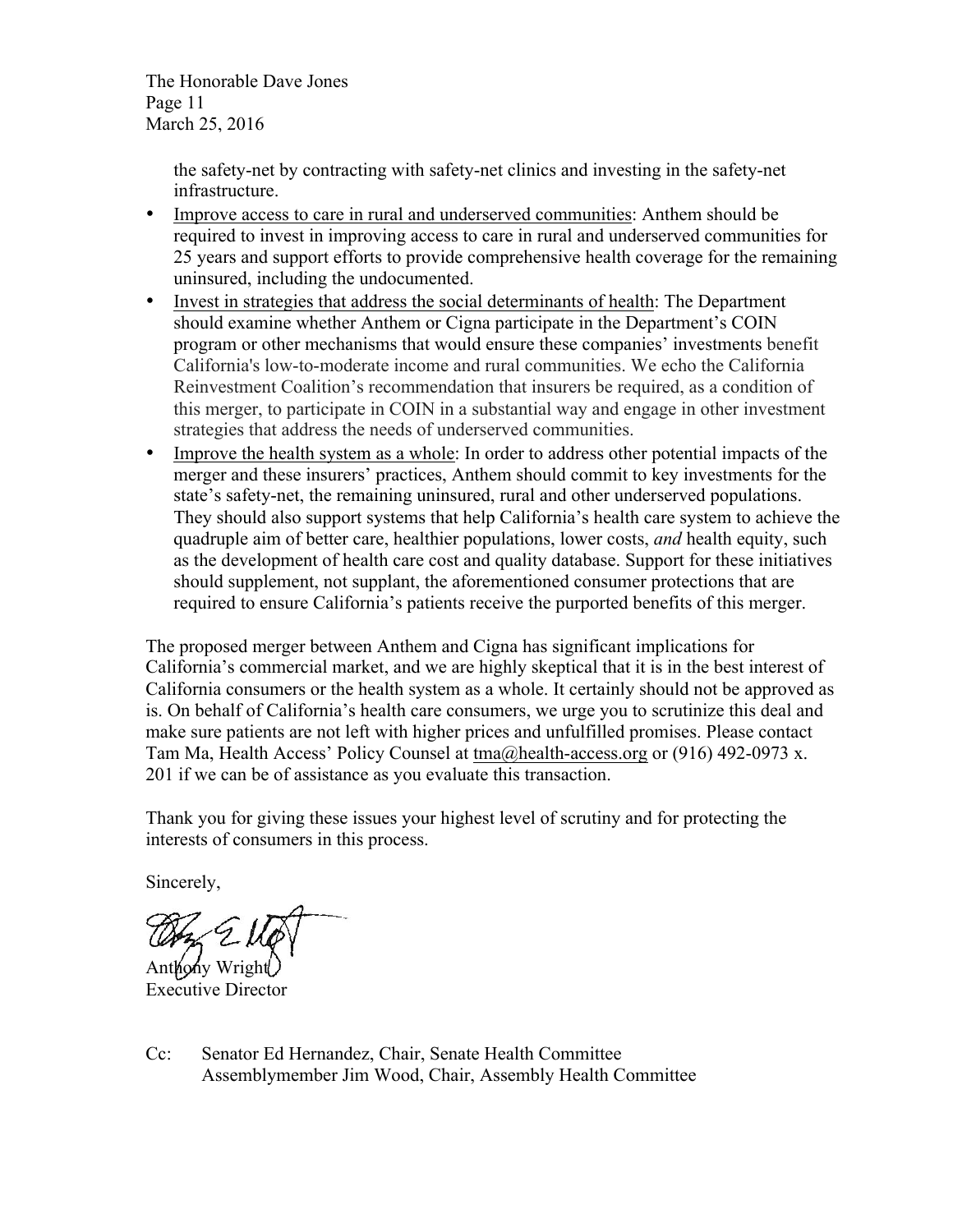The Honorable Dave Jones Page 12 March 25, 2016

<sup>2</sup> L. S. Dafny, *Evaluating the Impact of Health Insurance Industry Consolidation: Learning from Experience*, The Commonwealth Fund, November 2015. Available at: http://www.commonwealthfund.org/publications/issue-

of UnitedHealth-Sierra," *Health Management, Policy and Innovation, June 2013* 1(3):16–35.<br><sup>5</sup> *Id.* (See Supra note 1.

<sup>7</sup> Prepared Statement of Joseph Swedish, President and CEO of Anthem before the United States Senate Committee on the Judiciary Subcommittee on Antitrust, Competition Policy, and Consumer Rights (September 22, 2015). Available at: http://betterhealthcaretogether.com/content/uploads/2015/09/Swedish-Testimony-for-Senate-Judiciary-FINAL.pdf <br><sup>8</sup> See Supra note 2.<br>9 California Health Insurers, Enrollment. California Healthcare Foundation (January 2016).

http://www.chcf.org/~/media/MEDIA%20LIBRARY%20Files/PDF/PDF%20Q/PDF%20QRGHealthInsurersEnrollment20

16.pdf<br> $\frac{10}{10}$  *Id.* 

<sup>11</sup> Cattaneo and Stroud, Before & After Results of the Proposed California HMO Acquisitions, August 2015. Available at:<br>http://cattaneostroud.com/wp-content/uploads/2015/04/Effect of Proposed Calif HMO Acquisitions.pdf

<sup>12</sup> See supra note 9.<br><sup>13</sup> Wilson, Katherine. *Enrollment in Individual Health Plans Up 47% in 2014*. Prepared for the California HealthCare Foundation, May 2015. Available online at: http://www.chcf.org/articles/2015/05/enrollment-individual-up<br><sup>14</sup> See supra note 1.<br><sup>15</sup> Id.<br><sup>16</sup> Medi-Cal Managed Care Plans and Safety-Net Clinics Under the ACA, California Hea

2015. Available at:

http://www.chcf.org/~/media/MEDIA%20LIBRARY%20Files/PDF/PDF%20M/PDF%20MediCalMgdCarePlansSafetyNet .pdf

<sup>17</sup> *California Employer Health Benefits: Rising Costs, Shrinking Coverage*, California Heatlh Care Foundation, April 2015. Available at: http://www.chcf.org/publications/2015/04/employer-health-benefits#ixzz3u9z4ZMrT<br><sup>18</sup> Id.<br><sup>19</sup> Health Insurance Companies and Plan Rates for 2016, Keeping the Individual Market in California Affordable, Covere

California, Updated October 29, 2015. Available at: https://www.coveredca.com/PDFs/7-27-CoveredCA-2016PlanRatesprelim.pdf

<sup>20</sup> *The Burden of Medical Debt: Results from the Kaiser Family Foundation/New York Times Medical Bills Survey*, Kaiser Family Foundation, January 2016. Available at: https://kaiserfamilyfoundation.files.wordpress.com/2016/01/8806-the-<br>burden-of-medical-debt-results-from-the-kaiser-family-foundation-new-york-times-medical-bills-survey.pdf<br>

<sup>21</sup> *Id.*<br><sup>22</sup> California Department of Insurance Press Release, April 22, 2016. Available at: http://www.insurance.ca.gov/0400-<br>news/0100-press-releases/2015/release044-15.cfm

<sup>23</sup> California Department of Insurance Press Release, October 23, 2014. Available at: http://www.insurance.ca.gov/0400-<br>news/0100-press-releases/2014/release113-14.cfm

<sup>24</sup> California Department of Insurance Press Release, April 2, 2013. Available at: htthttp://www.insurance.ca.gov/0400-<br>news/0100-press-releases/2013/release029-13.cfm<br> $\frac{25}{125}$  CMS

<sup>25</sup> California Department of Insurance, Rate Filing No. HAO-2012-0177.<br><sup>26</sup> Senate Floor Analysis of SB 546 (Leno), Chapter 801, Statutes of 2015, September 10, 2015.<br><sup>27</sup> Department of Managed Health Care, Anthem Blue Cr 2015) Available at:

http://dmhc.ca.gov/desktopmodules/dmhc/medsurveys/surveys/303 r full%20service-behavioral%20health 040315.pdf<br><sup>28</sup> Id.<br><sup>29</sup> Id.<br><sup>30</sup> Id.<br><sup>31</sup> Id.<br><sup>32</sup> California Insurance Code Sections 10133.8 and 10133.9 and the Departme

<sup>32</sup> California Insurance Code Sections 10133.8 and 10133.9 and the Department of Insurance's regulations (Title 10, California Code of Regulations sections 2538.1-2538.8).<br><sup>33</sup> *Id.* <sup>34</sup> Department of Health Care Service

for December 2013 (May 2014). Available at:

http://www.dhcs.ca.gov/dataandstats/statistics/Documents/RASB\_Issue\_Brief\_Annual\_Threshold\_Language\_Report.pdf

 <sup>1</sup> http://betterhealthcaretogether.com/consumers/

 $\frac{\text{briefs/2015/nov/evaluating-insurance-industy-consolidation}}{\text{3 L. Dafny, M. Duggan, and S. Ramanarayanan, "Paying a Premium on Your Premium? Consolidation in the U.S. Health}$ Insurance Industry," *American Economic Review,* April 2012 102(2):1161–85. 4 J. R. Guardado, D. W. Emmons, and C. K. Kane, "The Price Effects of a Large Merger of Health Insurers: A Case Study